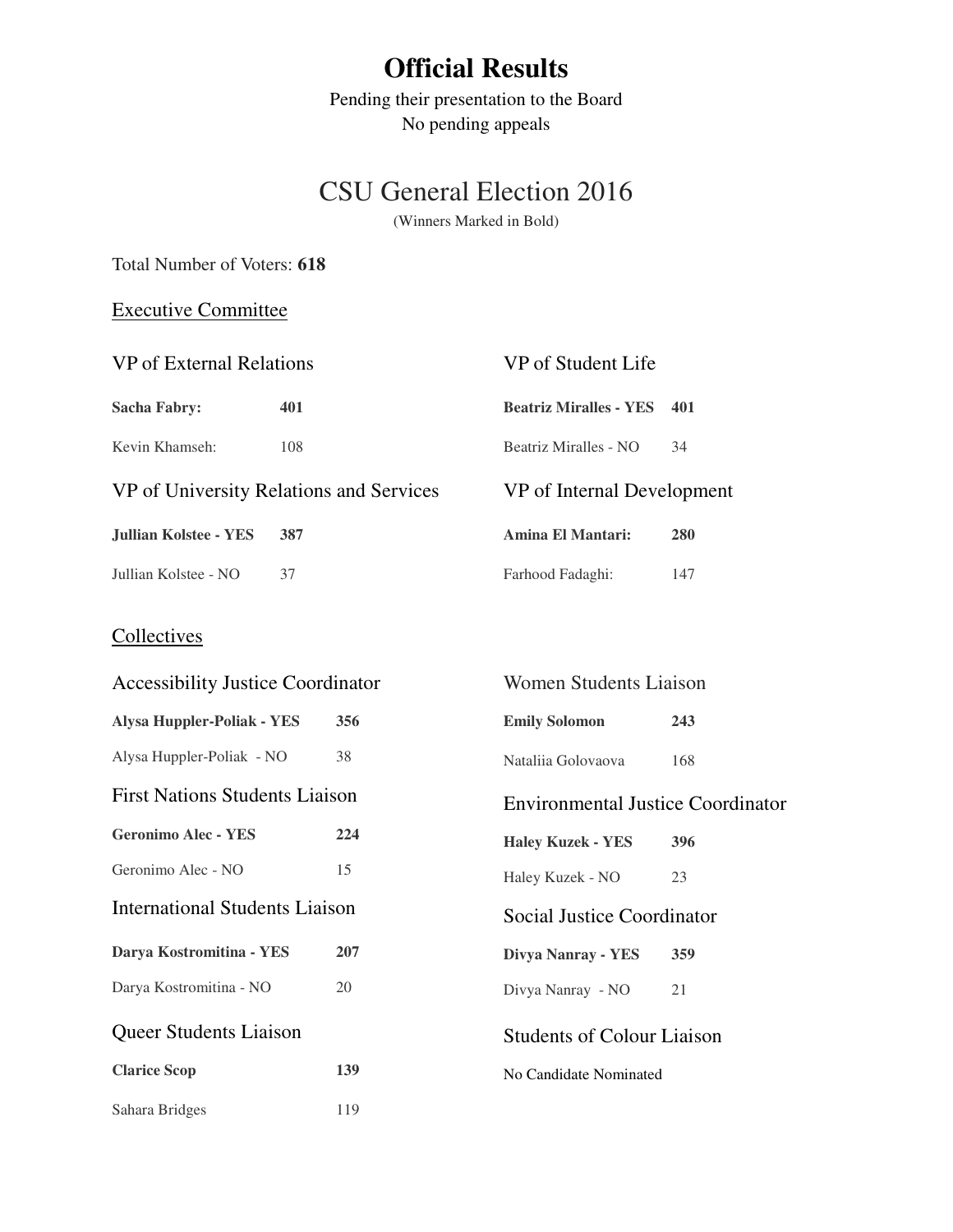# **Official Results**

Pending their presentation to the Board No pending appeals

### Faculty Representatives

| <b>Arts and Sciences</b>                 |    | Global and Community Studies |      |
|------------------------------------------|----|------------------------------|------|
| Sarah Rose Klassen                       | 90 | Carmina Tioseco - YES 41     |      |
| Kalen Tara                               | 52 | Carmina Tioseco - NO         | - 17 |
| <b>Ashley Kenney</b>                     | 75 | <b>Kyle LeGrow-YES</b>       | 45   |
| Gur Jassar                               | 40 | Kyle LeGrow - NO             | 9    |
| <b>Business and Professional Studies</b> |    | Fine and Applied Arts        |      |

**Marissa LeSire - YES 184** 

Marissa LeSire - NO 13

Education, Health and Human Development

No Candidate Nominated

No Candidate Nominated

### Regional Campus Representatives

Squamish

No Candidate Nominated

## Sunshine Coast

No Candidate Nominated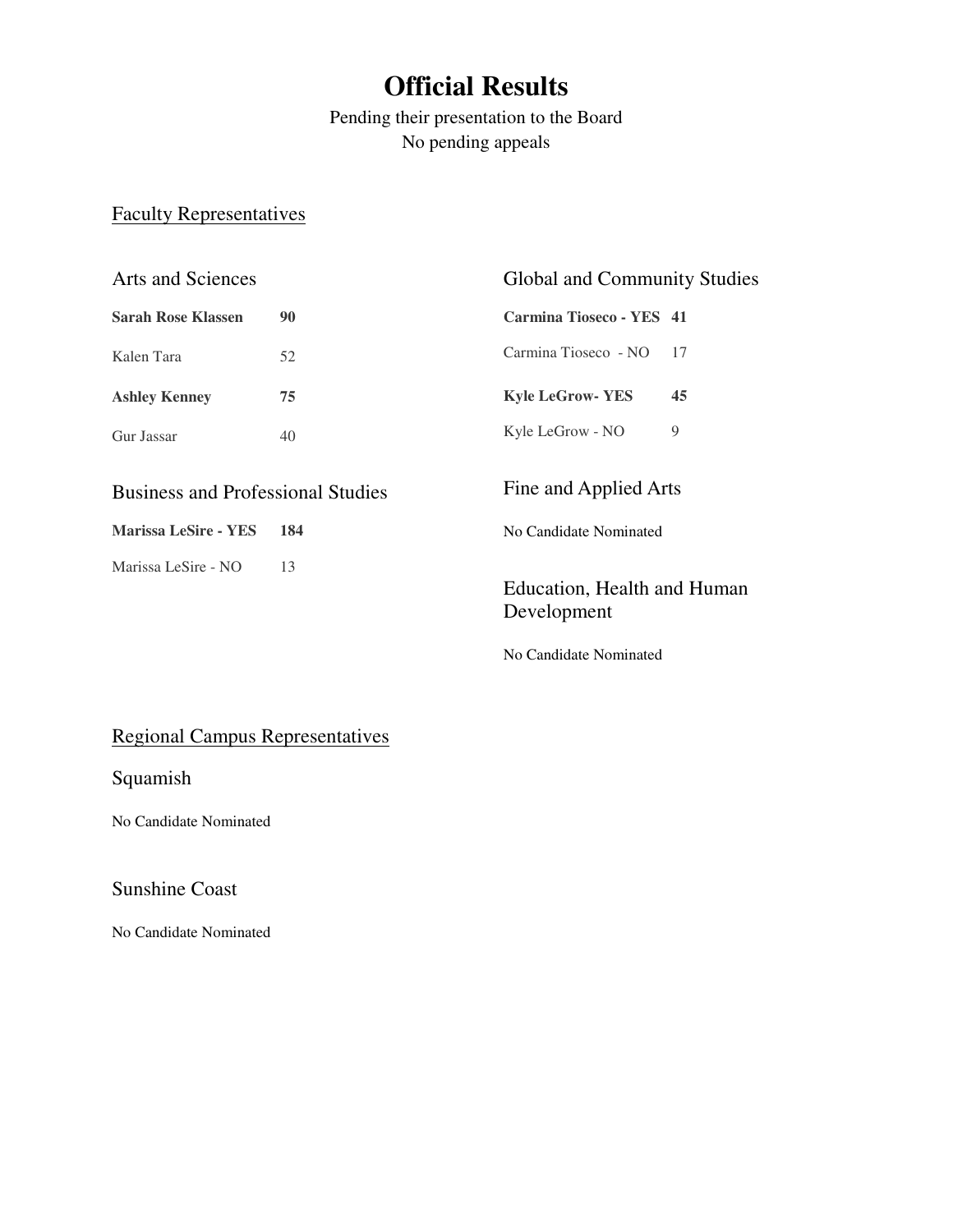## **Chief Returning Officers Final Report**

#### **2016 CSU General Election**

The 2016 CSU elections can be deemed a general success given the relative high turnout of voters (618), with nearly a full slate of candidates and a number of contested positions. Much of the success of the election is a result of the efforts of the candidates themselves, incumbent board members, as well as the CSU staff members. The following pages provide a general overview of the electoral process and include some recommendations moving forward.

It was indeed a real pleasure and honour to work with the Capilano University community, the CSU and all of its staff and members. Should you have any questions regarding the following commentary, please don't hesitate to contact me at anytime for further discussion.

#### Rules and procedures

The rules and procedures governing the CSU elections have been amended drastically over the past several years and the current rules and procedures are generally conducive to the conduct of fair elections. Nevertheless, some areas could be amended to improve clarity and minimize potential disputes. It would be advisable to expand on the rule prohibiting "the distribution of food and drink" to encompass a wider array of "gifts". Amending the rule to prohibit "treating" would remove any doubt and alleviate any concern about all "gifts" a candidate may wish to provide prospective voters during the campaign, not just food and drink.

Treating: "A person is guilty of treating if either before, during or after an election they directly or indirectly give or provide any food, drink, entertainment or provision to corruptly influence any voter to vote or refrain from voting. Treating requires a corrupt intent – it does not apply to ordinary hospitality."

Consideration should be given to adding a regulation on how candidates may withdraw from the elections. A potential recommendation could allow candidate withdrawals at any time prior to election day. If ballots are not already printed, the candidates name would simply be removed from the ballot, while if the ballots are already printed, the rule could state that all votes cast for that candidate would simply not be counted.

#### Voter Register (Member List)

It must be noted that the cooperation with the Capilano Registrars office was outstanding and member lists were provided in a timely manner. Furthermore, the Registrar's office made the extra effort of linking each student to their faculty, something not provided in the past and allowed for processing students on election days in a much more efficient manner.

#### Nominations

The nominations process ran smoothly, with all candidates fulfilling their nomination requirements. In order to simplify the process for prospective candidates and the CRO, the nomination forms should be simplified so errors commonly made by prospective candidates are minimized. Such changes would be easy to implement, including altering the areas required to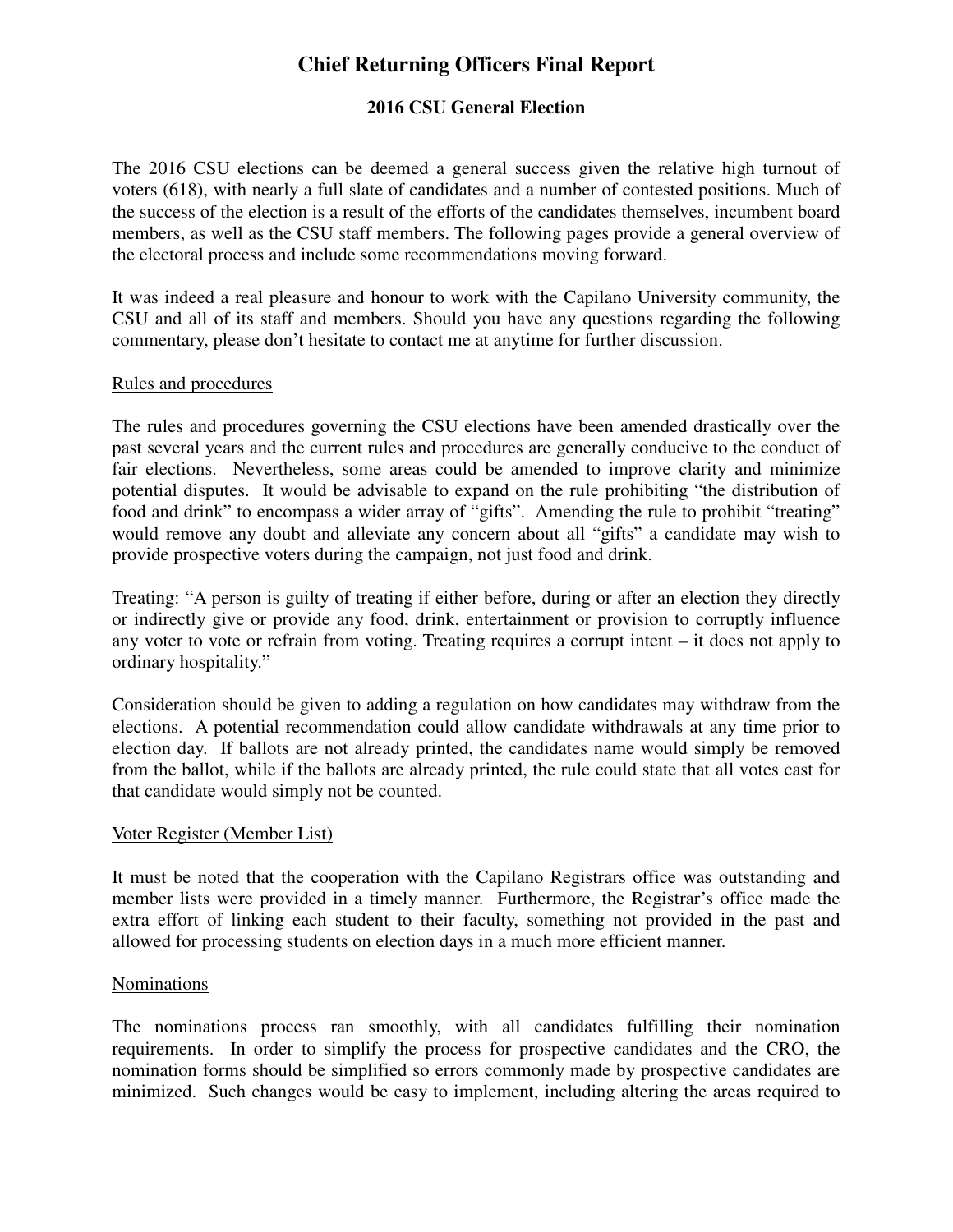be filled in so it is immensely clear what must be completed, rather than the current slightly confusing table format. This is especially required for the "Personal Information Release Form" at the back of the package. I would further recommend requiring the optional "Candidate Statement" be submitted at the same time, with the same deadline as the rest of the nomination package.

Candidate recruitment was a relative success this year, I believe, based on the efforts of incumbent board members seeking out potential candidates. These efforts should be duplicated in the future, including specific efforts in attempting to engage candidates at the satellite campuses.

One candidate, for privacy reasons, made a request to have their name listed on the ballot without their last name. Article 7 in Democratic Events requires the candidates last name appear on the ballot, while more flexibility is provided regarding their given name/s. While it may not be necessary, this issue is flagged for the CSU to consider.

A pre-check deadline was implemented to offer those submitting their nomination packages prior to this deadline assurance that the CRO would screen their package and return the package to the candidate should any errors or omissions be found for any corrections and resubmitting the packages prior to the final deadline. Only a few students utilized this opportunity, but nevertheless, it is a valuable feature to maintain. In order to potentially increase inclusivity, the CSU could consider providing a submission deadline for all and allowing a few days for all prospective candidates to resolve any errors or omissions found by the CRO.

Finally, if the nomination process could be altered to be completed by students entirely online, it would greatly reduce difficulty in reading and "interpreting" written packages. While this is not a priority, it could be added to a wish list.

#### Candidate Orientation Meeting

The Candidate Orientation meeting is an excellent opportunity for candidates to meet the CRO and learn about the important process they are embarking on. It is also helpful for the CRO to meet the candidates. However, it is extremely difficult for all candidates to be available for one such meeting. The current rules state that candidates cannot begin their campaign until they complete such a meeting with the CRO. Rather than require subsequent in person meetings, I organized an online video meeting for candidates unable to meet with me at the primary Candidate Orientation meeting. This reduced inconvenience on both the CRO and students and worked relatively well.

To encourage students to make an effort to attend the actual Candidate Orientation meeting, some incentives should be noted, including the fact that their campaign cannot begin until this meeting is complete. It would also be advisable to complete the ballot lottery, determining the order of the ballots at the Candidate Orientation meeting. The spelling of candidate names can be further confirmed at this meeting.

#### Advertising

On a very positive note, many of the most important preparations for the election were determined well in advance of the election. A prime example of this, includes the dates and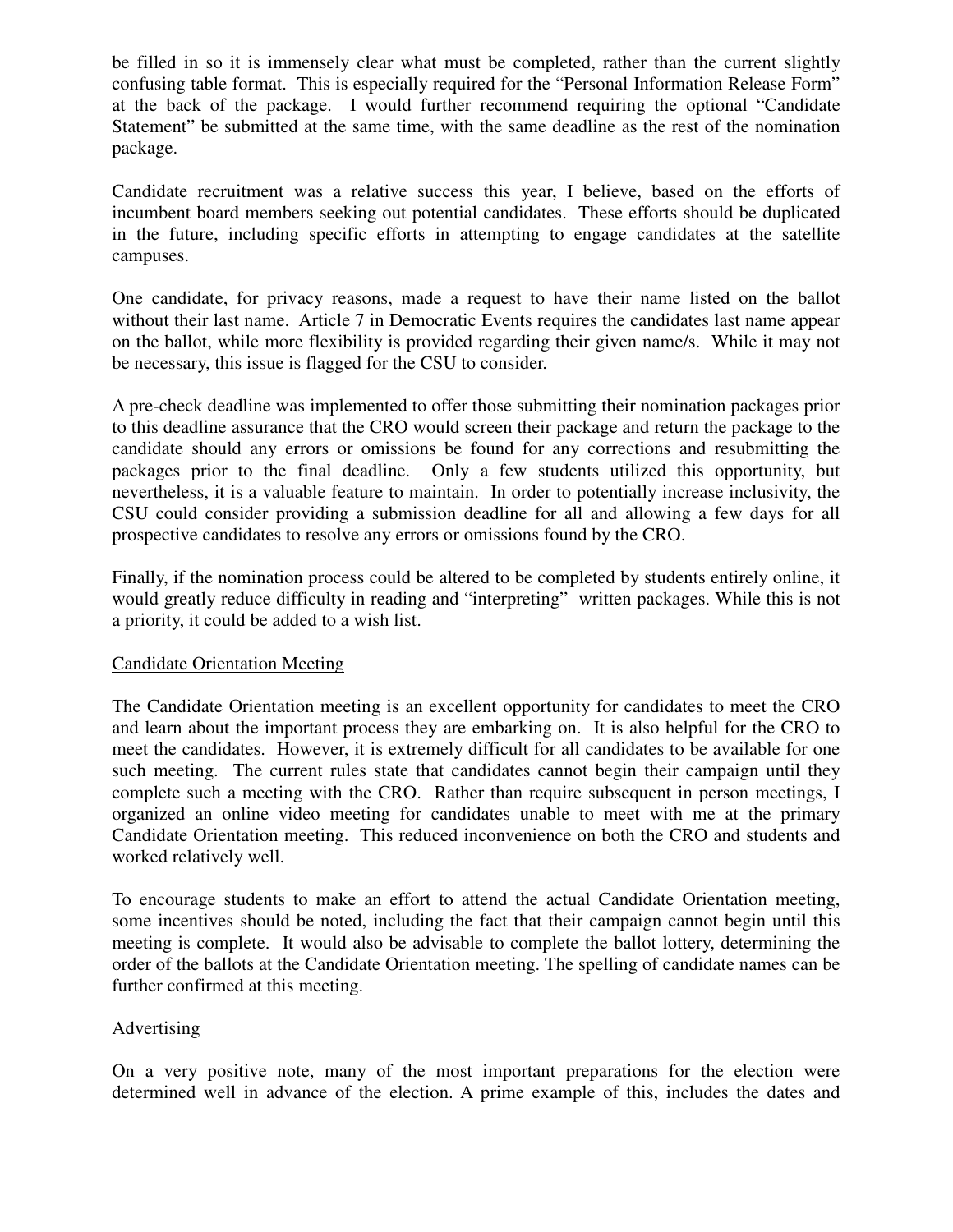locations of electoral events which were both posted on the CSU website and included in the printed CSU student handbook & day planner. It would be ideal if other elements of the advertising process could be laid out well in advance as well, as in some cases staff were away for various legitimate but unforeseen reasons which limited the ability for advertising to be as effective as it could have been, including for the candidate information sessions, all candidates forums and the election days themselves.

Furthermore, to create greater awareness of the election, consideration should be made to uploading more materials online, including video of the all candidates forum. Furthermore, exploration of including the political science department and/or media department into formulating questions for the various positions at the all candidates forum may increase attention for the event.

#### Polling

The polling process was held over 3 days at the North Vancouver campus and travelling polls were provided for at both the Squamish and the Sunshine Coast campuses. Each campus was provided with sufficient time for voters to reasonably cast their ballots. I'd like to thank the polling staff that spent numerous hours patiently staffing the polling stations and providing instruction to the many members that came out to vote.

At several stages of the voting period, queues of members were observed waiting to complete their ballots, and in some cases members decided to complete their ballots outside of voting screens. In order to reduce wait times, it is recommended that at the North Vancouver campus, at least two voting screens be provided at all times for members to complete their ballots behind. While the CSU has two sturdy wooden voting screens, one was often in use for the travelling poll. Cardboard voting screens may be procured from Elections Canada for about \$1 each. As well, it may be wise to procure a few cardboard ballot boxes given that the wooden ballot box at the North Vancouver Campus was difficult to deposit ballots into at the end of the voting period.

The identification required to register to vote is not included in the CSU procedures manual. While this was not an issue for this election, it would be advisable to explicitly state what identification is required to receive a ballot.

#### Ballot

A number of the features of the ballot could be designed in a manner that would both provide greater voter secrecy and intuitiveness with simple redesigns.

Two current elements of the ballot have the potential to reduce voter secrecy. The inclusion of serial numbers on ballots for security or accounting purposes erodes voter secrecy as one may identify an individual's ballot based on the serial number. As well, a double sided ballot does not allow for members to fold their ballot in a manner that hides all their selections. While these issues may not be of major concern for the CSU community, they are not best practices and should be reconsidered. As well, attaining both poll clerk signatures to validate ballots may be counterproductive as inevitably poll clerks will miss signing a few ballots and such ballots will generally be counted anyway given the understanding that this is normally a mistake rather than fraud. As such, these practices should be discontinued and other security features, if desired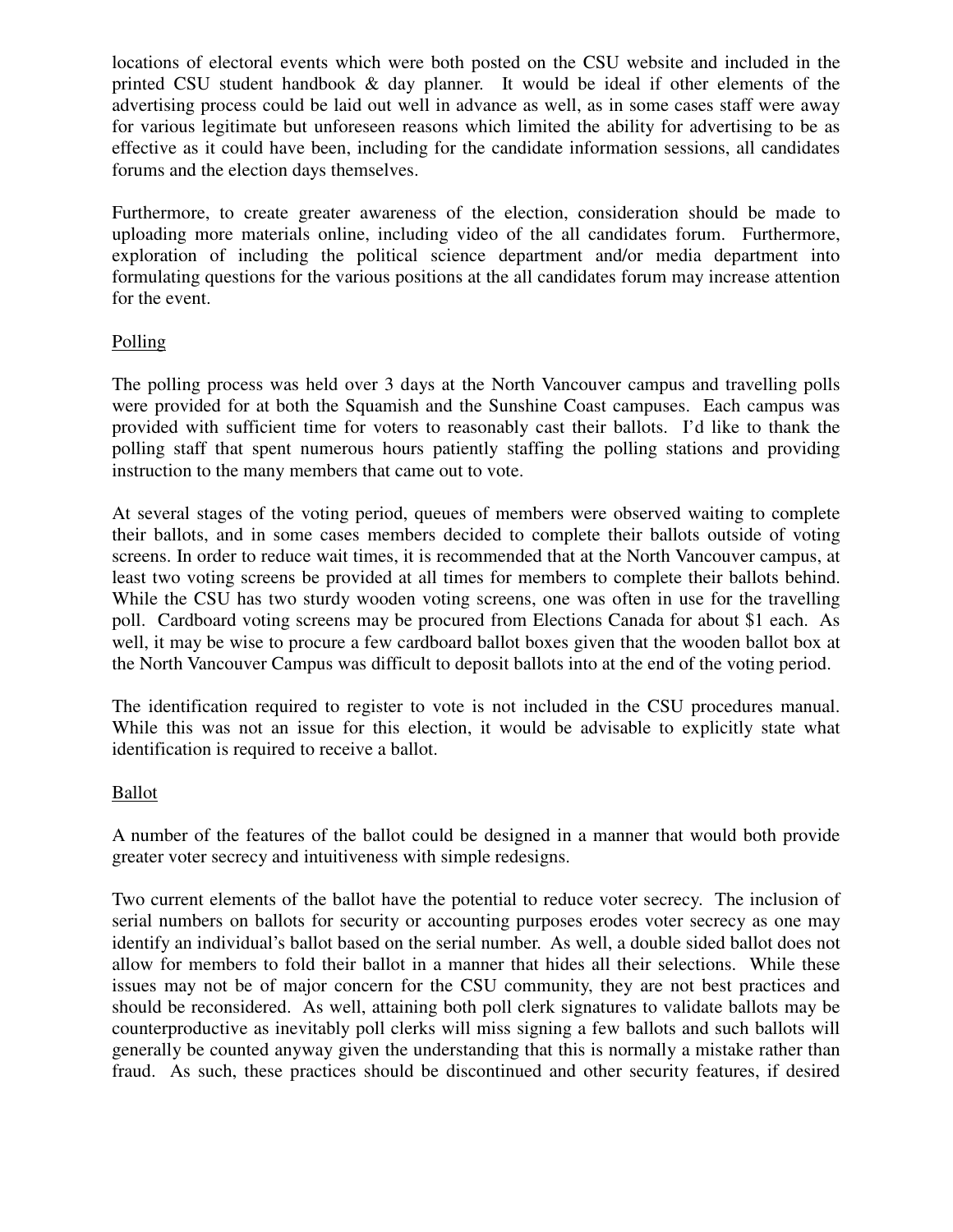should be implemented. Such potential security features may be discussed with the CRO and not be made public.

Finally, to reduce voter confusion regarding which positions on the ballot may be voted for by all versus those one may vote for if they self-identify with that group, it is recommended to order the positions that all may vote for at the top of the general ballot, while positions requiring selfidentification be located separately lower on the ballot.

#### Voter Turnout

While the election administration can do its utmost to provide various advertising for the elections, the primary vehicle to greater turnout is the candidates making an effort to create excitement and encourage students to come out and vote. I tried to pass on this message to the candidates at various stages and believe the candidate efforts were a substantial reason for the relatively high turnout.

#### Complaints and Appeals

No complaints or appeals were made during the 2016 electoral process. However, three or four questions were raised with the CRO that may have ultimately turned into complaints should the member have chosen. On this point, one question raised by a student has been included as a recommended rule change for future elections.

As CRO, I had intended to make any complaints coming forward official to ensure they were handled in a transparent manner, however, given no complaints were put forward, I was not able to implement this.

In order to simplify the election complaints process, the creation of a simple complaints form, which could be available online and/or at the CSU service desk, outlining any required information would make the complaints process more official and easier for complainants. This would also provide an outline of necessary details for the CRO and appeals committee to handle complaints and appeals more efficiently.

#### CRO Orientation

When the CRO was hired to carry out the election, a helpful overview and orientation of the election was provided by CSU staff. The CSU staff are currently the institutional memory of the process and aid in providing consistency between elections. This orientation is somewhat limited by the busy schedule of the CSU staff. In order to reduce pressure on staff, a Chief Returning Officer Manual, as envisaged in the CSU Procedures Manual should be created to provide a document which is standardized, comprehensive and one the CRO can refer back to over the course of the process. This would also likely reduce the learning curve for new CROs dealing with an unfamiliar process; usually the most difficult portion of any electoral process. Once this document is created, future CROs should take the time to update this living document and reduces reliance on CSU staff to carry forward the institutional memory.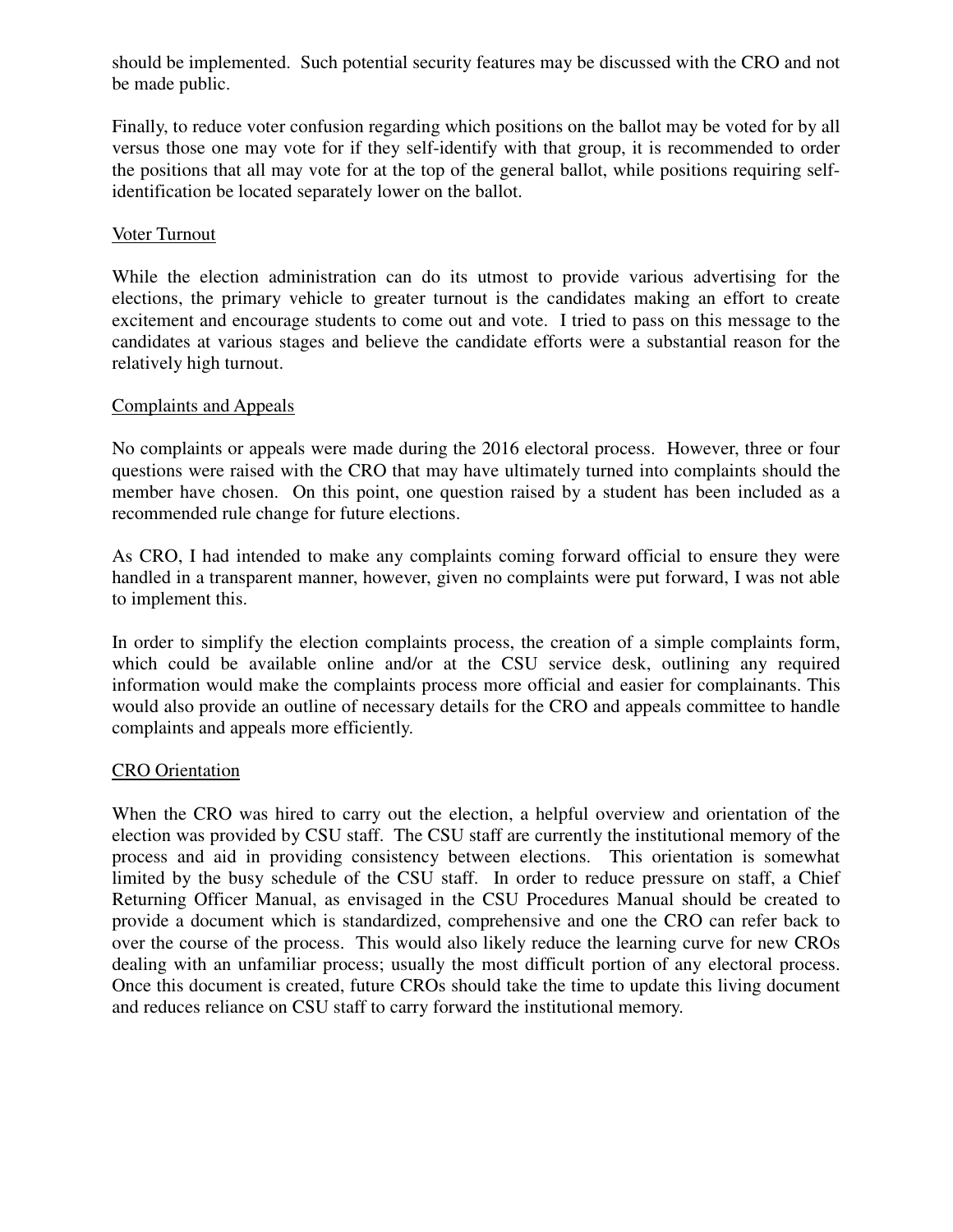#### Potential Future Online Elections

Obviously, should the CSU move to elections held online, much of the process would change, though at the core, many of the meetings and procedures would remain the same. In fact, many of the recommendations made above would not need to be implemented if the elections were held entirely online.

However, it is advisable to prepare many elements of an online election well in advance to work out any unforeseen bugs or procedural hiccups. Furthermore, while members would be able to cast their ballots from the comfort of their own homes, it would be recommended to continue on campus advertising, including having visible voting stations in various locations around campus to advertise the election process and allow students log into CSU laptops to vote on the spot as well.

Furthermore, consideration and negotiations would be required in terms of the number of electronic blasts to be sent out advertising the elections, including notice of the election, notice of the candidates, and notice of results. Obviously a few messages sent out during the voting period would likely increase voter turnout, but it is likely the university would want to limit the number of messages sent out on behalf of the CSU.

\_\_\_\_\_\_\_\_\_\_\_\_\_\_\_\_\_\_\_\_\_\_\_\_\_\_\_\_\_\_\_\_\_\_\_\_\_\_\_\_\_\_\_\_\_\_\_\_\_\_\_\_\_\_\_\_\_\_\_\_\_\_\_\_\_\_\_\_\_\_\_\_\_\_\_\_\_

Ron Laufer Chief Returning Officer Capilano Students' Union

Signature: \_\_\_\_\_\_\_\_\_\_\_\_\_\_\_\_\_\_\_ Date: April 5, 2016